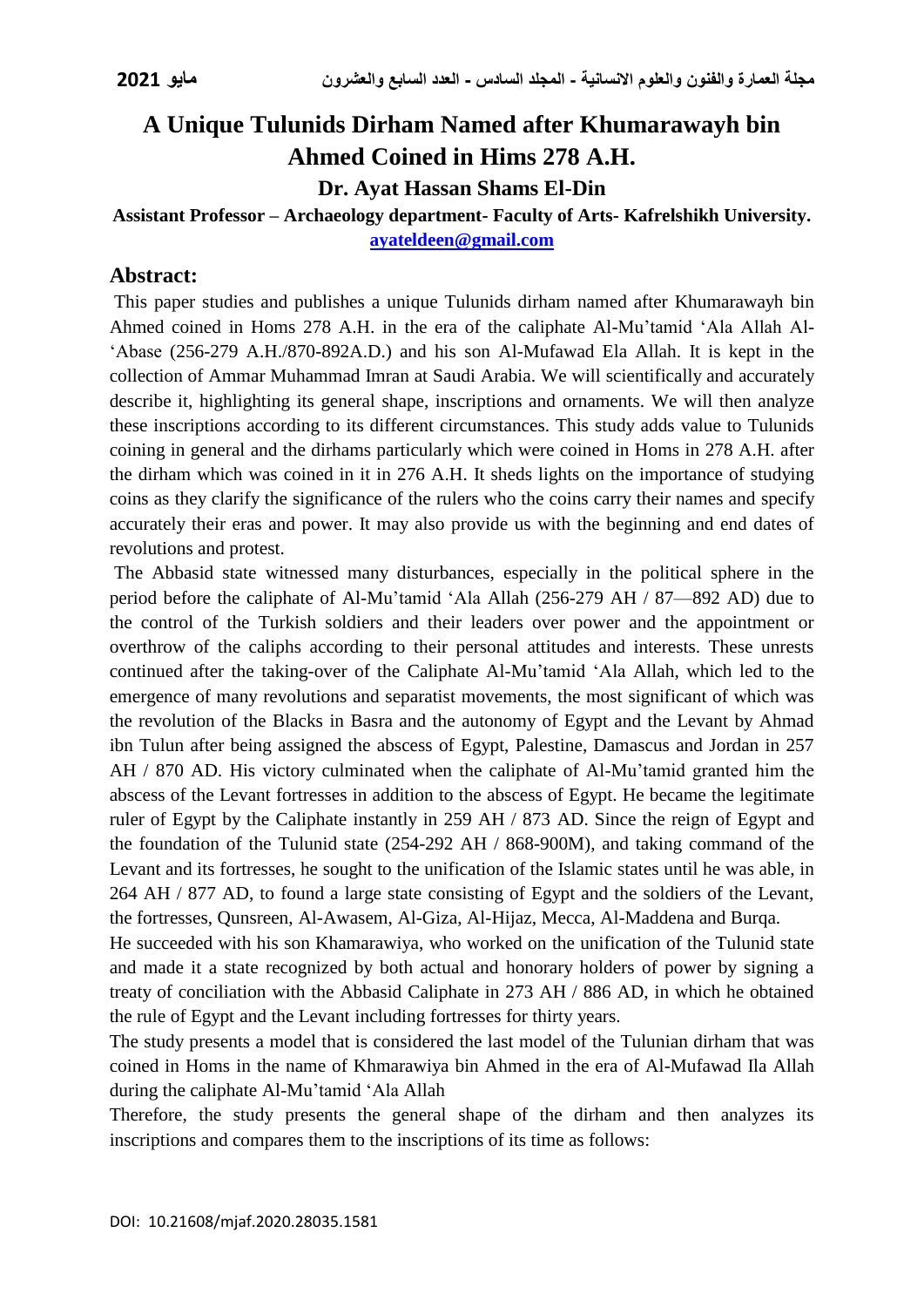The general shape of the obverse consists of a central writing in simple Kofi script in four horizontal lines, surrounded by two circular margins. The outer margin is surrounded by a circle. The reverse contains a central inscription in six horizontal lines, divided by a circle. The writings are as the following:

 The writings of the obverse's center came in a simple Kofi script of four horizontal lines. The first three lines included the testimony of the oneness of Allah: "La Illah Ila – Allah Wahdahu – La Shareek lah". The fourth line carried the name of Al-Mufawad Ila Allah. The inscriptions of obverse's inner margin contain the incomplete Basmalah "Bism Allah", then the phrase that indicates the type, place and date of coining: "this dirham was coined in Homs in the year 278".

The obverse's outer margin included a Quranic verse from Surat "Al-Room": "Lillah Al-Amr min qabl w men b'ad…Iz yafrh al-mu'menon binasr Allah".

The center of the reverse was written in six horizontal lines, with the word "Allah" in the first line. The second line contained the word "Muhammad", the third line "Rasol", and the fourth line "Allah". In the fifth line, the name of the Abbasid caliph " Al-Mu'tamid 'Ala Allah " came. On the sixth line appeared the name of "Khamarawiya ibn Ahmad". Finally, in the writings of the reverse's margin, the Qur'anic quote from Surat Al-Tawbah and Surat Al-Saff, which reads: "Muhammad Rasol Allah Arsalhu Bilhuda…Almushrekon".

As for the writings, the descriptive study of the dirham shows that:

First, regarding the shape: the writings of the obverse and reverse came in the simple Kofi script, which is not contaminated by securitization, passivation or braiding, and its material was used solely for writing. It had a wide spread use in the eastern and western Islamic world in the first Hijri centuries.

As for the content, the writings inscribed on the dirham reflect the political situation prevailing in the Abbasid state at that time. They also focus on the status of Khamarawi bin Ahmad as a successor of Al-Mu'tamid 'Ala Allah and his son Al-Mufawad Il Allah. It is noticed through the descriptive study of the writings of the Tulun dirham that it included two types of writings; namely religious writings and recording writings as most of the Tulunian and Abbasid coins in that period.

#### **From the previous analysis, we can conclude that:**

 \*\*The study showed the position of Khamarweh bin Ahmed during the rule of Al-Mutamid and his son Al-Mufawad through the coining of money in many different cities, including the city of Homs.

 \*\*If we compare the Homs dirham of the year 278 AH (Picture 1) to the Abbasid dirham in general , and the Tulinid dirhams that were coined in this year, such as the dirham coined Egypt in 278 AH (Picture 2), during the reign of Prince Khamarweh bin Ahmed in the caliphate of Al-Mutamid Ala Allah and his son Al-Mufawad Il Allah, during the period from the year 271 AH, until the year 278 AH, we find that there is no difference in the general form, and the content of the writings on the Tulunian dirham in that period where there are two margins on the obverse, the inner margin includes the place and date of multiplication. The outer margin is engraved with the Qur'anic text of Surat Al-Rum. As for the writings of the obverse, we find the same general style for the Abbasid dirham, where the Muhammadiyah was written in three consecutive lines, topped by the word "Allah", with the